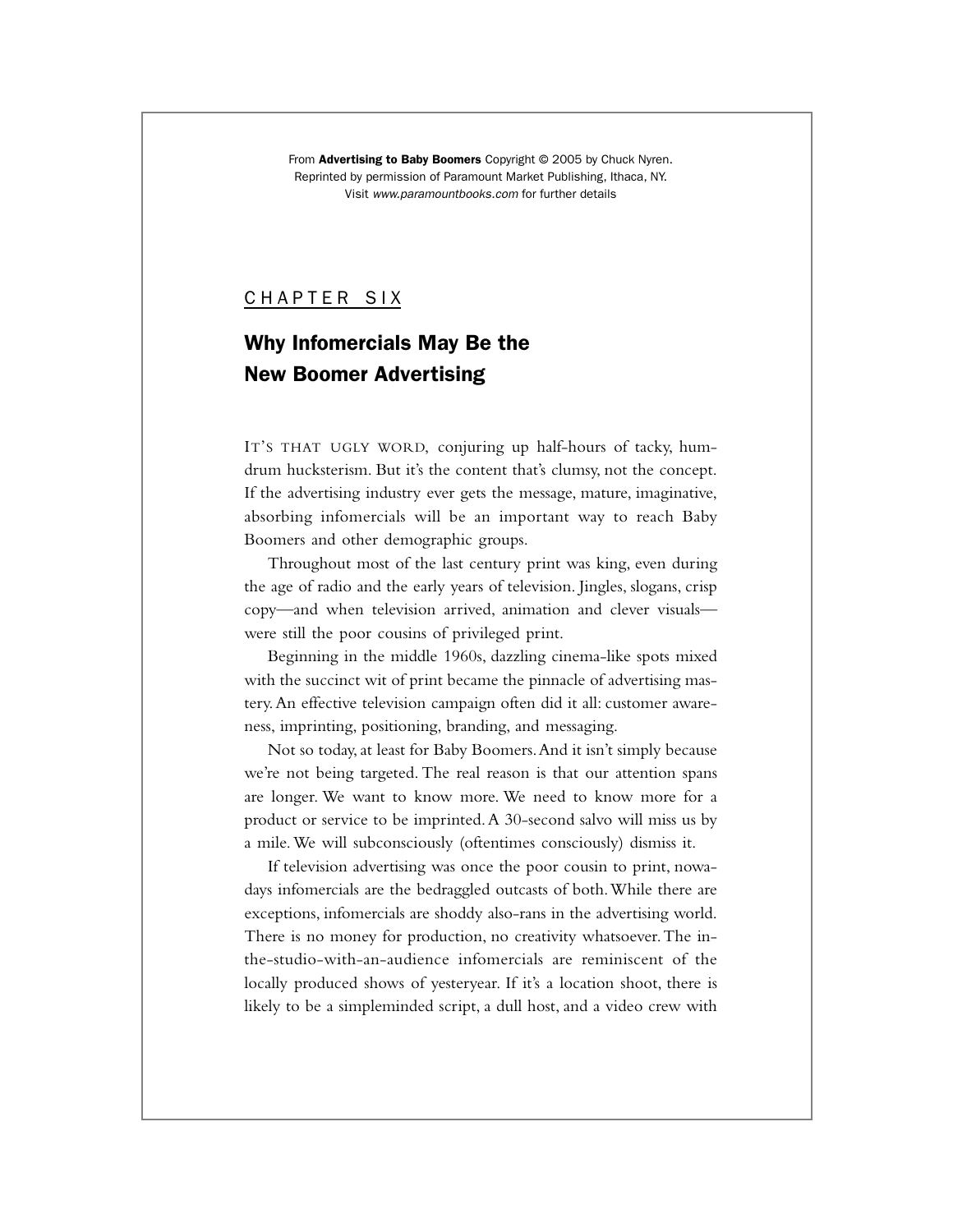no creativity or vision. Not surprisingly, you end up with a simpleminded, dull half-hour with no creativity or vision. *Non*-infomercials.

Okay. I admit it. If I see one more hapless, third-rate TV personality walk into a drearily framed shot, hit his or her mark, say something stupid, and walk off-screen, I'm going to kick in my plasma screen.

There have been inklings. Already, some ad agencies and their clients are taking advantage of the internet and Cable TV, including the "on-demand" format for infomercials. Procter & Gamble has a series of infomercials targeting young men: a "reality show" to promote Old Spice Red Zone body wash. Even TiVo has "created its own platform of longer-form ads with sponsors like cruise line Royal Caribbean Cruises Ltd. and financial services company Charles Schwab Corp." 1

For targeting Baby Boomers, this longer form opens up possibilities and techniques not normally applied to thirty-second or oneminute commercials.

Here are a few ways of approaching production:

The cliché "thinking outside the box" applies here, but with a twist: think outside the *television* box.The first TV commercials were simply radio ads with announcers onscreen holding up products. Soon, images replaced the mundane, and commercials became more like print ads; they told stories with copy and visuals. Some were minidramas, mini-comedies.They also were severely storyboarded. Half of the reason they were storyboarded was to initially pitch the client.

In the Sixties, many commercials became more free-form. A concept based on a slogan or jingle for a commercial was pitched, and creatives had (more or less) free reign to shoot and edit. For example, Wells, Rich & Greene's revolutionary spot for Alka-Seltzer, "No Matter What Shape Your Stomach Is In, " was a montage of close-up, quick-cut vignettes of stomachs. No doubt it was storyboarded, but I'll bet the final edit deviated from the original storyboard cells.

Baby Boomers are perfectly at home with a freer form of art, of

<sup>1 &</sup>quot;Procter & Gamble Makes On-Demand Ad," Reuters News Service, 2004.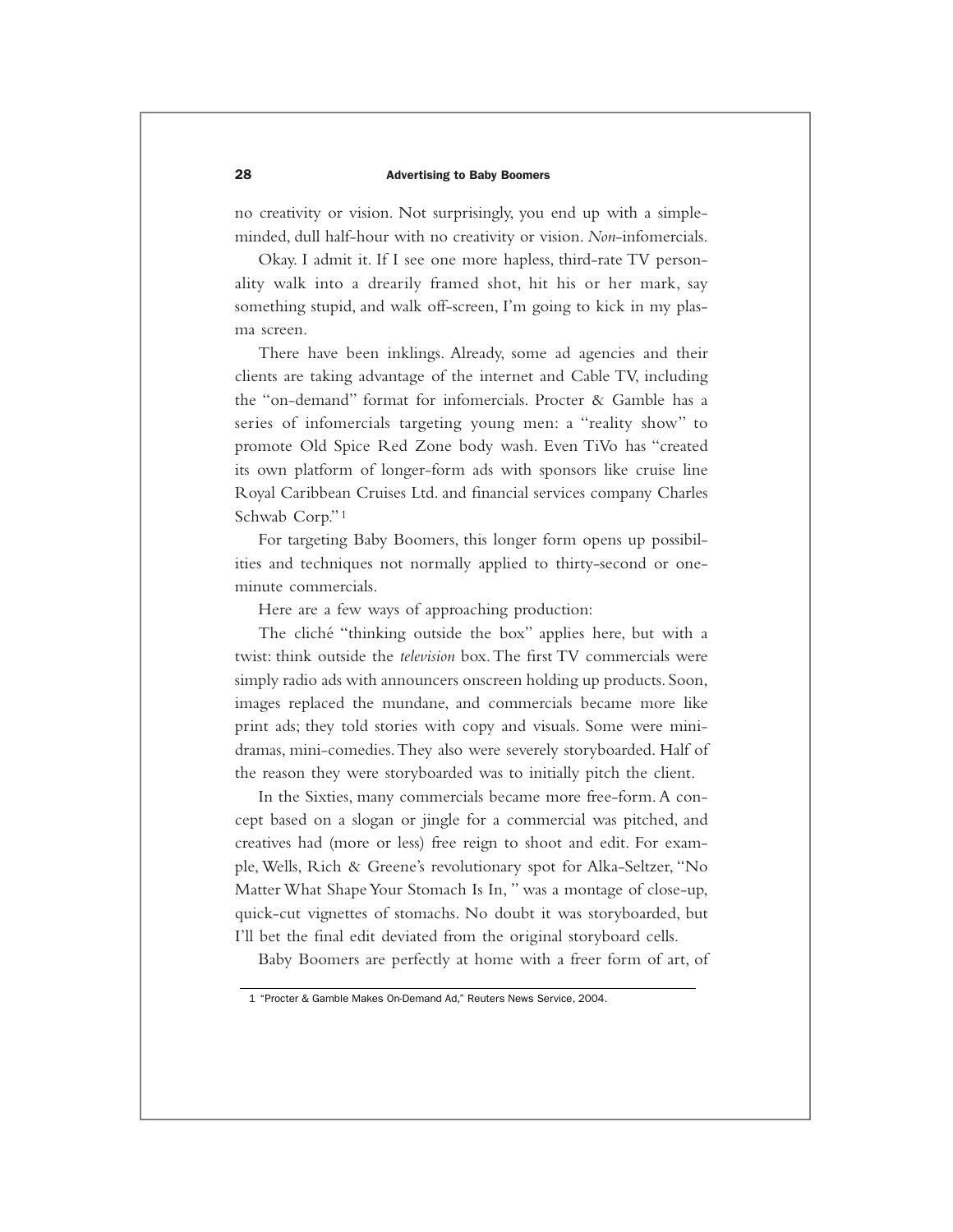#### Why Infomercials May be the New Boomer Advertising 29

entertainment. Many movies from the Sixties and Seventies were scripted but loose, with plenty of room for improvisation by the actors, the director, and the cinematographer. Movies were more "real." Even some television shows (*I Spy, Mash*) at least gave the illusion of improvisation. Rock musicians improvised onstage more than they do now. Our comedy was off-the-cuff, or appeared to be (*Robin Williams, Saturday Night Live*).

#### Storyboards and Boomers

Special-effects movies must be storyboarded (or at least large chunks of them). Cartoons *are* storyboards. However, if you are targeting Baby Boomers, and you storyboard an infomercial (especially by committee), it will end up DOA.

Products and services are real, and you want to convince potential customers to use them in real life. Anything over-staged and lacking authenticity will seem fake.You don't want your product or service to be perceived as simply a prop or backdrop.

With a short commercial, there isn't time to do much of anything but pitch the product—simply, cleverly, memorably. If there is a whiff of authenticity, your ad agency has gone beyond the call of duty, or you were lucky.

But with the long-form infomercial, a genuine relationship between your product or service and target market is vital, and you have plenty of time to develop one. If it's non-stop pitch, pitch, pitch you'll lose them.

Another way to improve campaigns, said Larry Light, executive vice president and global chief marketing officer of the Mc-Donald's Corporation, is to consider agencies "as creative resources" rather than corporate entities that assign accounts to specific employees at specific offices. "That's the future, not to assume the office you've been assigned to has all the creative geniuses you need." —Stuart Elliot, *The New York Times* <sup>2</sup>

<sup>2</sup> Elliot, Stuart, "Consumer Advice for Advertisers, " *The New York Times,* October 11, 2004.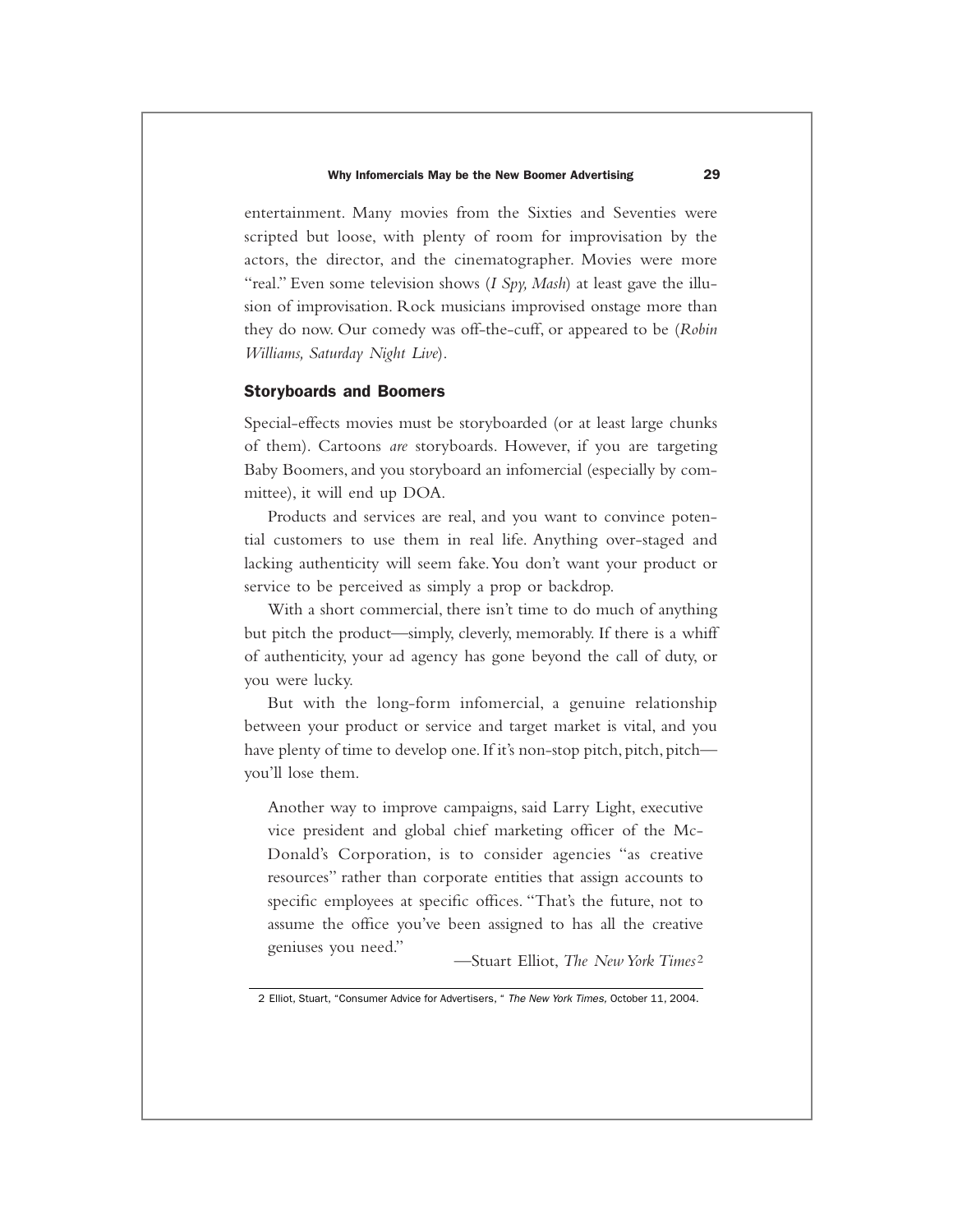### Finding the Production Talent

The longer-form infomercial has little in common with 15- and 30 second commercials. Different techniques should be used; a different aesthetic should predominate.

Infomercials targeting Baby Boomers (and probably for all demographics) also have little in common with television entertainment shows. They really should be thought of as short films: part cinema, part documentary. Also remember that more and more people are buying large screen TVs and home entertainment systems. Why give them a TV show when you can offer them a mini-motion picture?

There is a form known as *documercials:*

Often produced in the standard 28 minute, 30-second package for a 30-minute broadcast slot, documercials are one part of a growing industry trend that has blurred the lines between the commercial and the news documentary.The subject matter may not include blatant hard sells for kitchen gadgets or feature a huckster spraying black goop on his bald spot, but documercials are still used to sell a product . . .

—Greg Barr 3

Start with the above concept, and expand on it. Add a cinema aesthetic. I'd call these *Cinemercials*, except that a few companies already use this term for the short commercials made specifically for movie theatres.

If you approach your advertising agency with the idea of an infomercial for Baby Boomers, here are a few things you should consider: Of course, Baby Boomer creatives should produce, as well as write and direct. Finding these creatives within an agency will be difficult, probably impossible. Even an agency's list of freelance producers, writers, and directors won't include many, if any, Baby Boomers.

There are a dozen (maybe two dozen) wonderful, accomplished Baby Boomer film writer/directors, editors, and cinematographers who haven't directed a film in ages. Some are now producers. Some

<sup>3</sup> Barr, Greg, "Documercials Mean Big Business," © AVVMMP-Access Intelligence, Inc.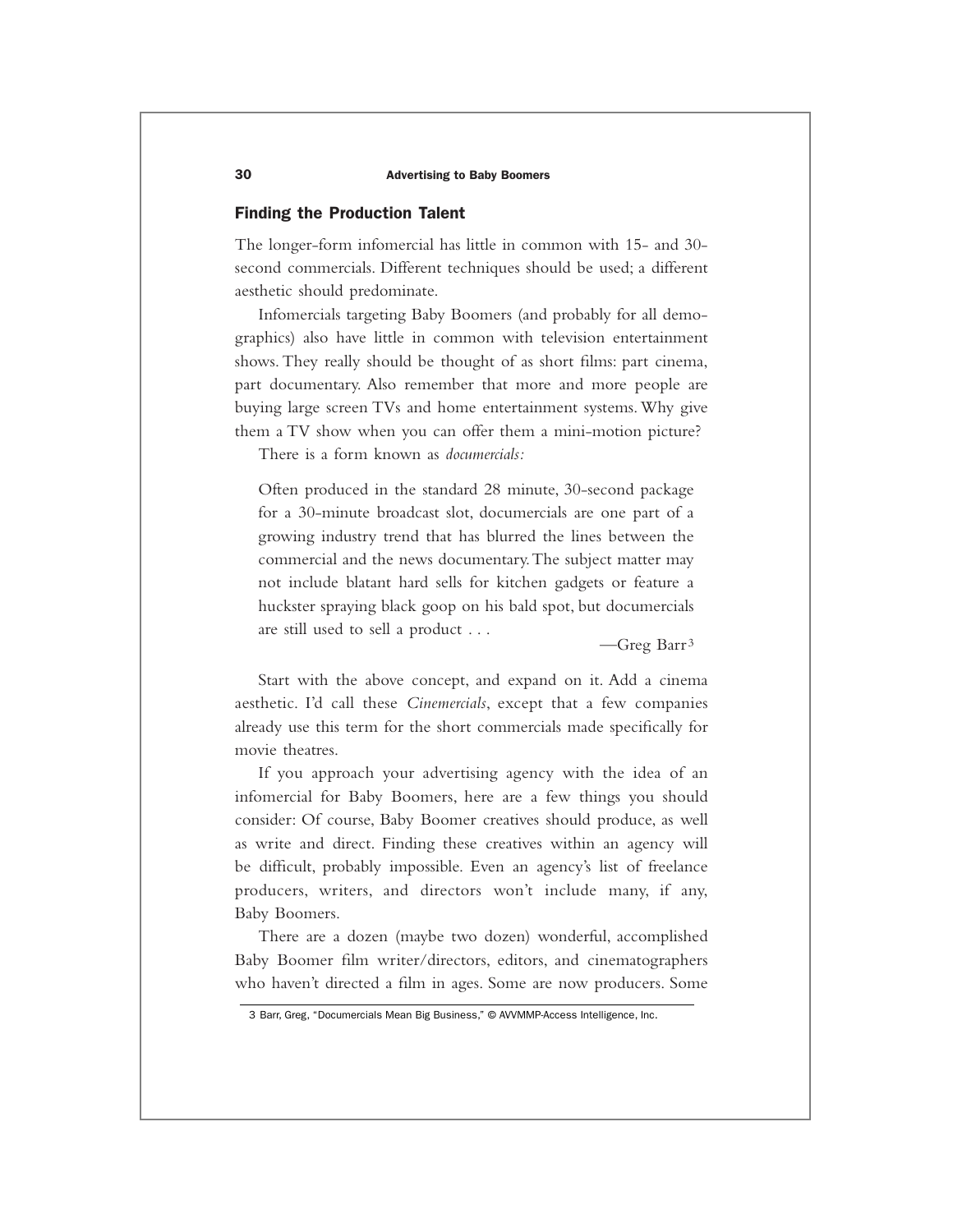#### Why Infomercials May be the New Boomer Advertising 31

work in television. Some produce or direct commercials, or both. Some have perpetual projects in development. Some are sitting around doing nothing.

I'll mention no names, because who knows if the above paragraph might offend some of them. It shouldn't, for I admire many of these folks. They are out there, and may or may not welcome being approached for a well-produced, high-quality infomercial. (The problem, again, is *that word*. Documercial is better, but still doesn't quite define the concept. How I wish I could call them *Cinemercials!*)

Medium-to-small advertisers and agencies can successfully apply the principles above. However, there are pitfalls. Because of relatively inexpensive video cameras and computer editing software, there are thousands and thousands of professional video companies. The good news is that more true talent has developed in this area.The bad news is that there are many, many film and video companies that advertise themselves as professionals but really have no idea what they're doing, and never will. I can use a video camera. I can edit. I do neither professionally. However, I have produced, directed, and written awardwinning marketing, advertising and promotional videos.

A cliché worth revisiting: Surround yourself with talented people and they'll make you look better.

I live in the Seattle area. There are hundreds of professional film and video people and companies here.There aren't as many as in New York, Los Angeles, or Chicago, but enough to make it difficult to track down the best talent.

After using a few companies and freelance camera and video people, I stumbled upon one whose work stood out. Why? This gentleman had gone to college and majored in still photography. By chance he ended up with a video camera in his hands and worked for many years in the news department of a local television station. What a combination. Nobody even comes close to this

fellow when it comes to lighting and composing a shot.\* What a find.I twice took him to Italy for shoots, and Rick Steves would be envious of the footage.4

\*He's Jeff Erwin of Digital Production Services in Seattle.

4 Rick Steves has written many travel guides, and has a popular travel series on PBS.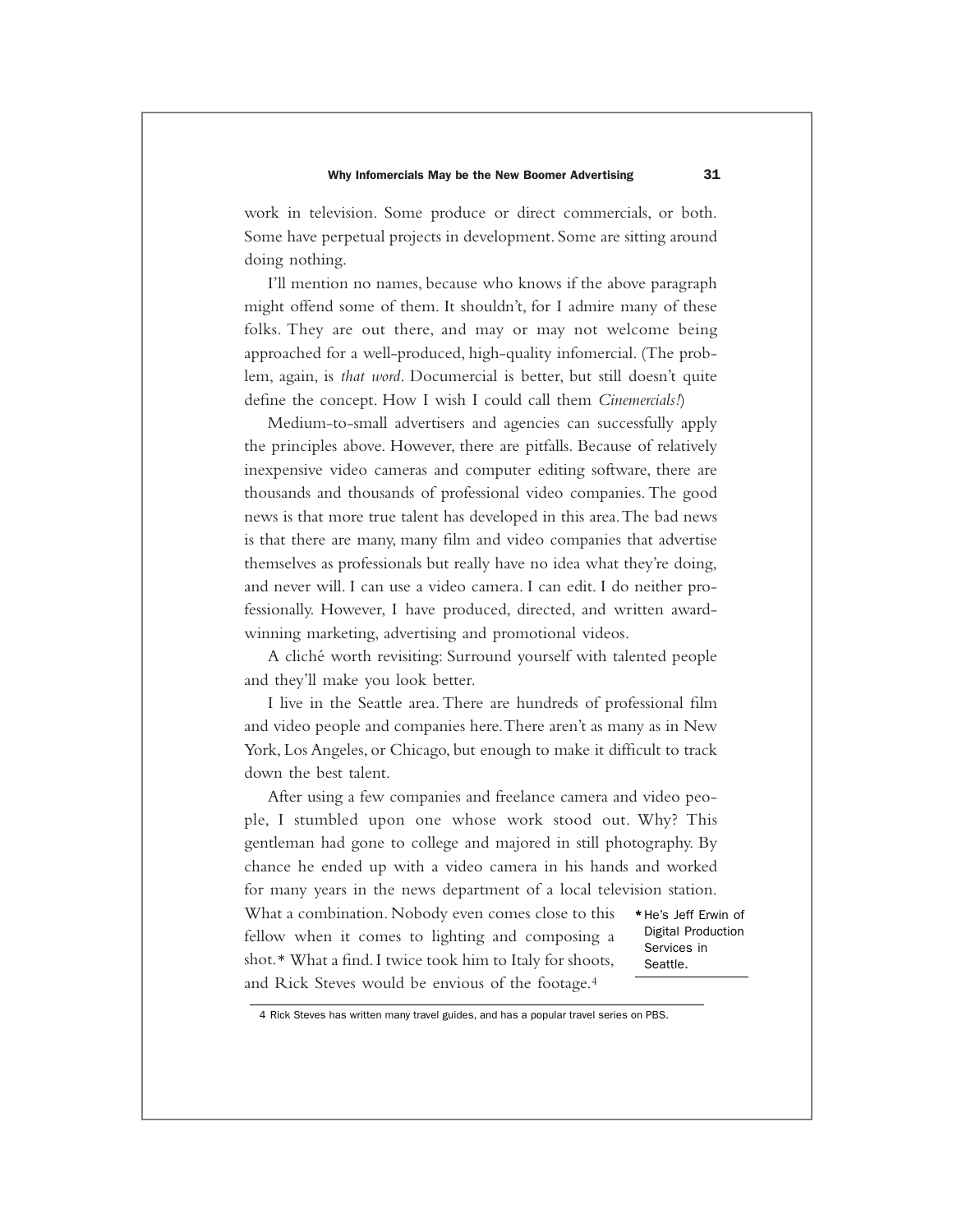I also went through numerous editors. One was recommended to me. I called her, we chatted.

I said, "I don't do much storyboarding."

I knew I'd found one of the best editors in

She replied, "What's a storyboard?"\*

\*Of course she knew what a storyboard was. She'd edited many videos for Microsoft.

The Great Northwest.

## Infomercials Need Infusions of Money, Talent, Vision

At some point in the Sixties, someone convinced somebody that oneminute commercials could be exciting, absorbing, mini-masterpieces, and do their jobs. If you're interested in reaching Baby Boomers, now is the time to persuade agencies and clients that this is likewise true for five-to-thirty minute infomercials.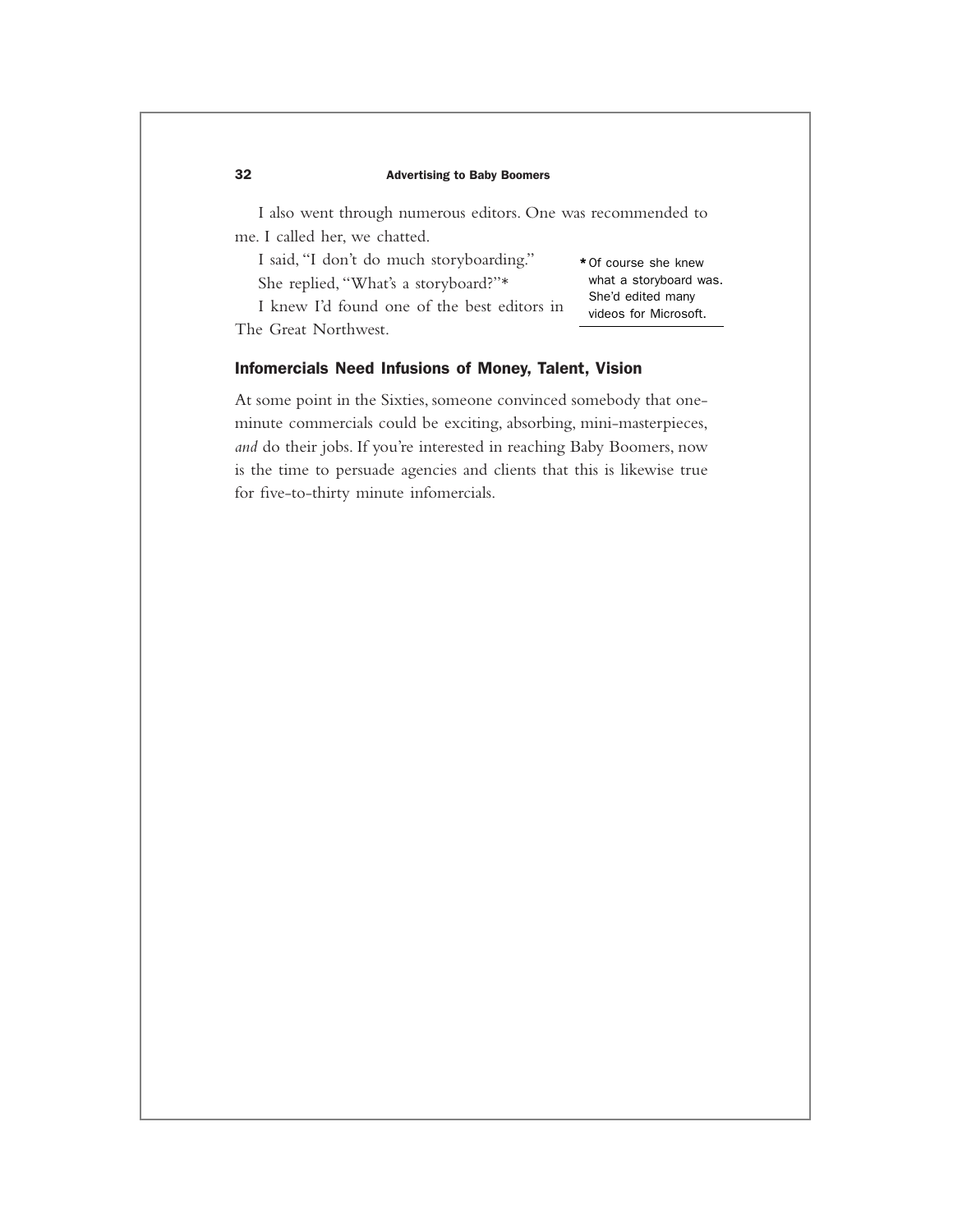# CHAPTER SEVEN

# Internet Advertising for Baby Boomers

THERE'S REALLY NOT MUCH OUT THERE in the way of internet advertising except in the obvious industries like health, travel, and retirement communities. Even *they* aren't doing it right, according to Dick Stroud, a 50-plus marketing authority in London.

His book-in-progress, tentatively titled *Age Neutral Marketing* (Kogan Page), is being written in conjunction with OMD (*www. omd. com*), one of the world's biggest media buying agencies, which conducted a global research program into the way age does or does not affect consumer behavior.

Dick has one of my favorite marketing blogs. The old codger (oops . . . I mean the *age neutral* codger) consistently whips up interesting quips about the 50-plus market (*www.50plus.blogspot.com*).

"Most older web users prefer using 'goal-centered' navigation," Dick told me. "This is a fancy way of saying that the navigation should anticipate the user's questions and provide a simple way for them to get answers.

"For instance, if you think your website user might have difficulty in selecting the most suitable product, then *provide the information to aid in making the decision*, and clearly label it (example: *Which Product May Be Right For You?*). All too often the navigation reflects the structure and priorities of the company rather than taking into consideration its potential customers."

We talked a bit about well-produced, non-hype infomercials, and if Baby Boomers would actually make the effort and sit through them on the web or on television.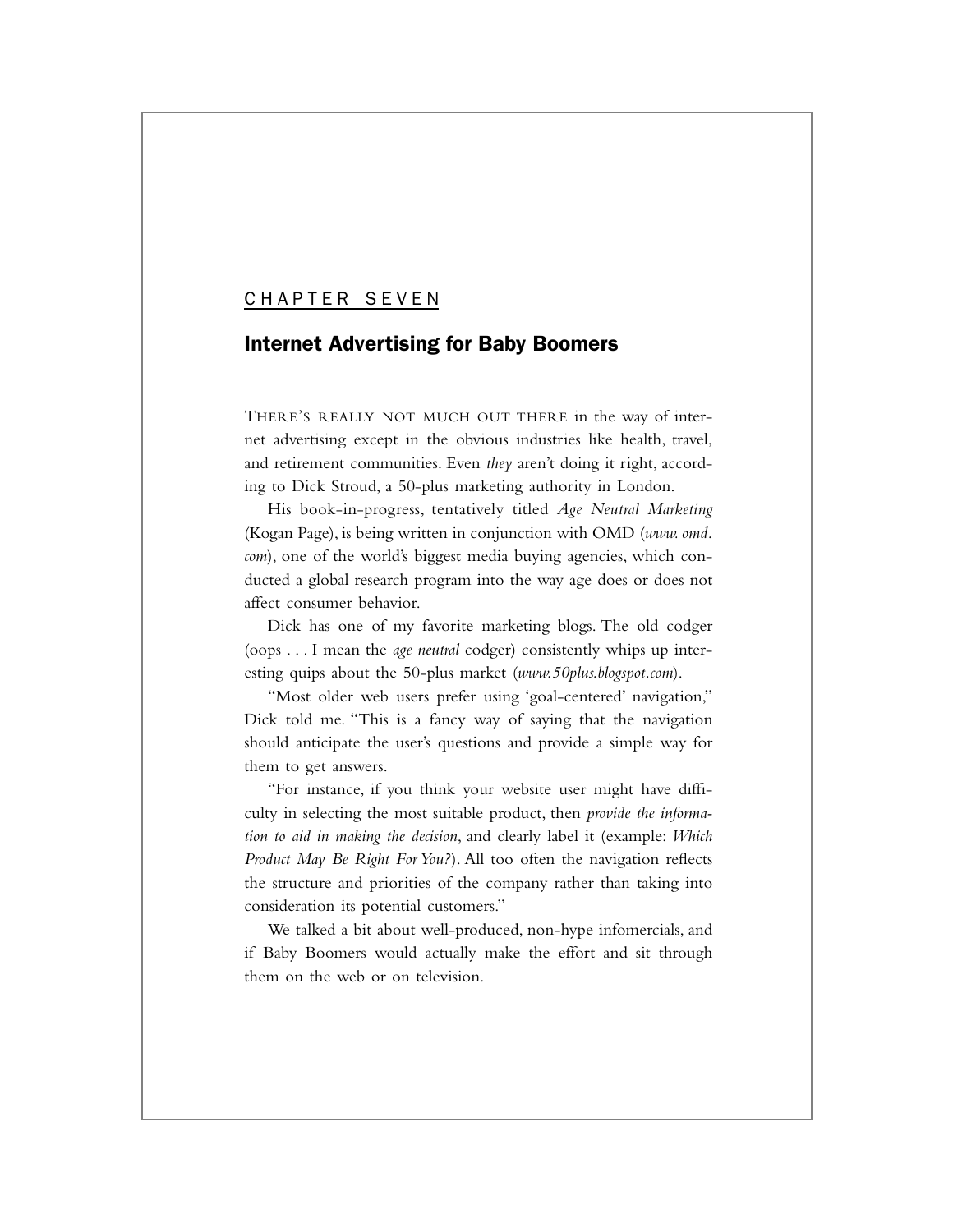"Internet advertising is the fastest growing type of advertising," he said."This means a lot more than just banner ads. Increasingly it means large format interactive ads, search-engine marketing (optimization and key-words), creating special promo videos for web download, supporting TV ads with online sites, and so forth.

"But to answer your question, 'Yes.' Baby Boomers will sit and watch five, ten, or twenty minute advertising videos, but with two big caveats: the videos have to be relevant, and they must be given the choice to watch them or not.

"Where sites make a *massive* mistake is when they do not give the user the option, or present enough information so they may make the decision of whether to exchange ten minutes of their lives to watch a web video or some other type of download.

"I know it is a much overworked and hackneyed phrase, but it is *all about customer choice* and giving them the information to make a decision."

The problem, we agreed, was that there is usually too much garbage to wade through.

"Let me give you an example of an industry that has not understood this simple point," Dick continued. "It's the Cruise Industry. They persist in using rich media (mainly Flash) on their home page. Yes, you have the SKIP object somewhere on the page, but a lot of people have no idea what that is or what it does. Many are forced to watch some tacky Flash sequence."

And they get tired of this really fast. Most of the time, it's an immediate turn-off for Baby Boomers. *Give them the meaty options right up front*. A simple click for pictures? Videos? A quick link to copy about the cruises? It's all they need.You've lost them if they first have to suffer through meaningless images and empty copy slithering and skidding every which way.

Flash intros are not like intros (title segments) for marketing or advertising videos. Flash intros are usually pointless, have little to do with (for example) a specific cruise or vacation, and are perceived as